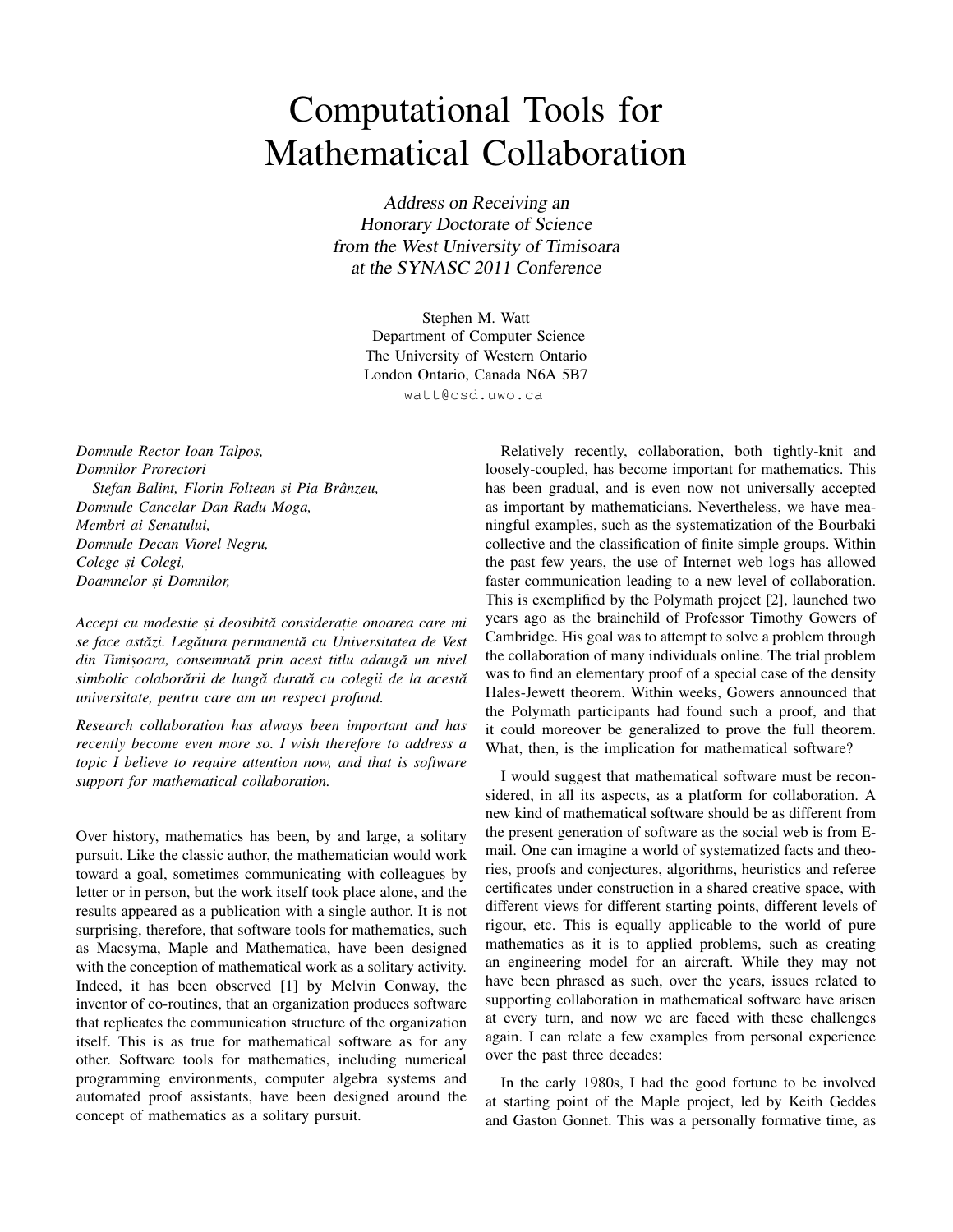I was starting a PhD in Computer Science at the University of Waterloo, and I remember well the weekly meetings we would have in designing the Maple system. In particular, I remember the evening when we were first able to save and load libraries of Maple code, and the sense of how this would open the door to multiple contributors. While writing and using numerical libraries was common by then, computer algebra systems did not support user-level libraries very well. Not only did Maple allow these, most of the Maple system itself was written in the Maple language [3], [4]. This was a fundamental change at the time, forcing the Maple language implementation to be robust and efficient, and ultimately engaging a community as collaborators in developing packages.

At the end of 1984, I was presented the opportunity to join the Scratchpad group at IBM Research. This group, led by Richard Jenks, was designing a new system for computer algebra based on the structures of modern algebra [5]. The motivation for this design was to avoid code duplication by using mechanisms for abstraction. By specifying the mathematical properties of arguments using type categories, programs could be written in their most general mathematical setting and then used in particular situations. In contrast, other systems had separate implementations for each different situation. Scratchpad made use of so-called "parametric polymorphism" more than a decade before it found its way in to main-stream programming languages. My role in this project was to complete the programming language and to lead the implementation of a compiler. This system and its programming language were ultimately released as Axiom [6] and Aldor [7], [8]. In the design of Aldor, one of the questions we addressed was how teams that were working independently could produce libraries that could be used together. In a rich environment this is not as simple as it seems. The main issue is how to allow individual, heavily-used modules to be extended and enhanced with new mathematical properties introduced by separate parties and to achieve highly efficient code without forcing rebuilding of the entire system. The use of type categories and *ex post facto* extensions of data types supported these goals. Type categories, and the use of a dependent type system, provided the requisite level of abstraction and allowed highly composible programs. *Ex post facto* extensions of mathematical types allowed independent extension of the central mathematical concepts [9]. For those who are interested in programming language implementation, the main idea of *ex post facto* extension is that adding mathematical properties to a type does not require changing the data representation, so multiple extensions can be applied without necessitating recompilation.

A next step in support for collaboration, in my personal experience, was OpenMath [10], [11]. This was a collective effort of several groups, including my own, initiated in the mid 1990s to develop a language to share mathematical data among applications. A principal strength, as well as a key weakness, of the OpenMath data language was its extensibility. Because it allowed extensions, little was required in its core and so the details of how any particular mathematical data would be represented required community agreement. While OpenMath did not, of itself, achieve widespread use, it did serve as a key tool in understanding the main issues in mathematical data exchange. It served as the basis of the European Union OpenMath and MONET projects, which explored how mathematical problems and algorithms could be characterized to allow publication and discovery of mathematical web services, and has been used in the European Project SCIEnce of which UVT is a member.

Shortly following the beginnings of OpenMath, in 1996 the World Wide Web Consortium (W3C) formed a group to address how mathematics should be represented on the web. While typesetting systems, such as T<sub>E</sub>X, were useful for expression mathematics in print, new technology was needed for pages that could be dynamically resized and for which a more semantic structure was desired. Recognizing that this could be an activity of far-reaching consequences, I participated in this group from its outset, helping to form the XML-based data language MathML [12]. This data language provided mechanisms to describe both the appearance and the meaning of a wide range of mathematical constructs. After creating the MathML standard, one of the main tasks of the working group was to foster adoption of MathML so that it could be used in the principal web browsers and document processors in addition to mathematical software. MathML has now been through a number of revision cycles, and it has adopted OpenMath as its extension mechanism.

As the OpenMath and MathML efforts were underway, a third direction was emerging. This was the organization of a research community around the theme of "Mathematical Knowledge Management." This involved a diverse group of parties, interested in mathematical publishing, organization of theorem proving systems, computer algebra and web technology, and with the common desire to understand and usefully manipulate the information in collections of mathematical documents and software. Mathematical work is a thought process and a discourse that involves may sorts of information. In any given area of mathematics, there will be objects of discourse. These will be subjects of definitions, theorems, conjectures, algorithms, facts and observations. The area of Mathematical Knowledge Management addresses how these can be organized, related and manipulated, addressing questions that will be important for collaborative mathematical software.

Most recently, I have been investigating collaborative penbased interfaces for mathematics. The InkChat software combines voice and digital ink in a multi-party conversation with a shared canvas. Pen input allows rapid discussion with natural entry of mathematical formulae, sketching and 2Ddimensional highlighting. At this stage the work is aimed at multiple human participants, with data formats that allow software packages to manipulate the digital ink as well. InkChat can be used by students and teachers in the same